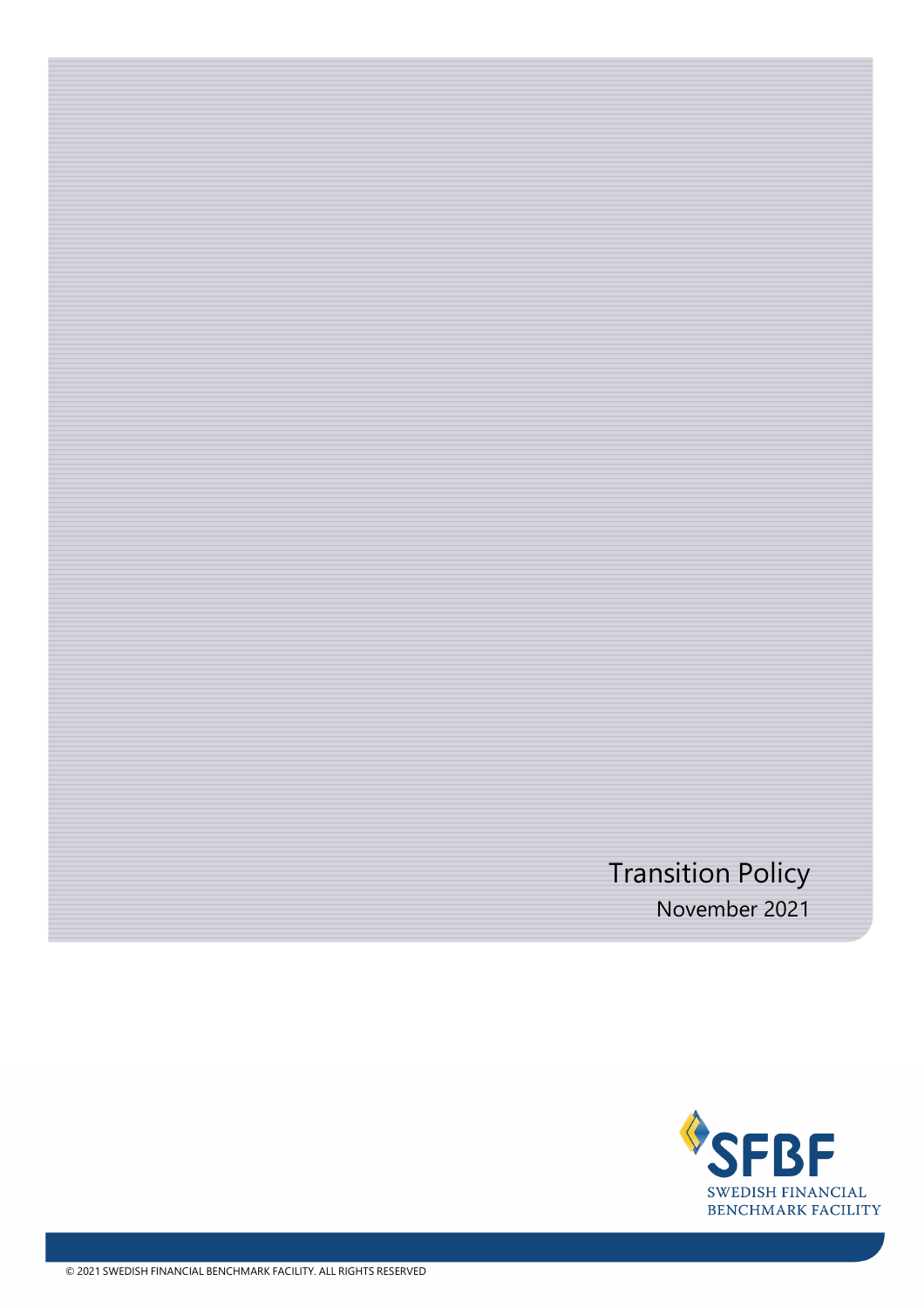## Contents

| 3.1 |  |
|-----|--|
| 3.2 |  |
| 3.3 |  |
| 3.4 |  |
| 3.5 |  |
| 3.6 |  |
| 3.7 |  |
| 3.8 |  |

Copyright © 2021 by Swedish Financial Benchmark Facility (SFBF) all rights reserved. This document or any portion thereof may not be reproduced or used in any manner whatsoever without the express written permission of the SFBF.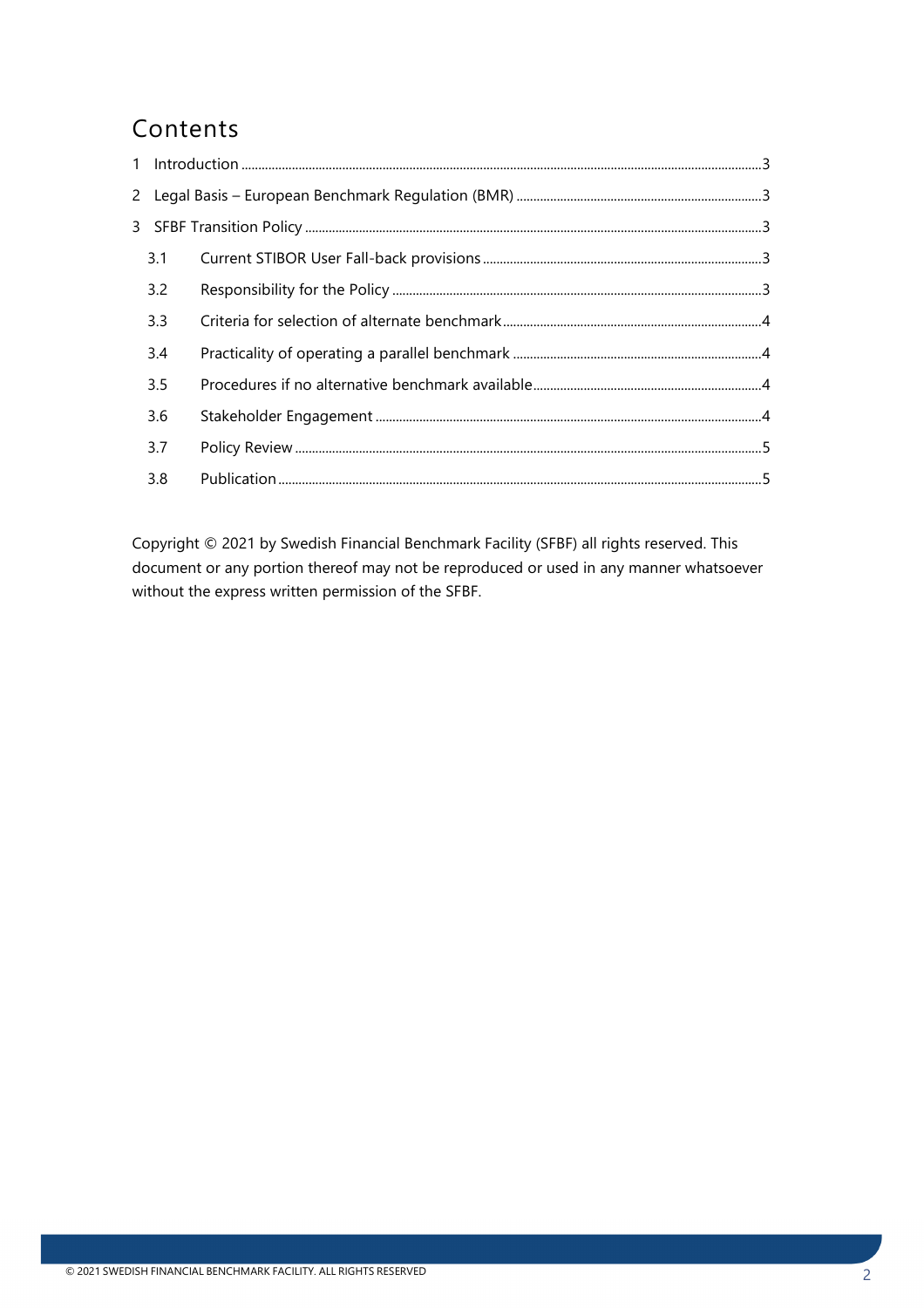### <span id="page-2-0"></span>1 Introduction

This transition policy outlines the steps that SFBF will take in order to affect an orderly transition, either to a new benchmark administrator in the case that SFBF can no longer administer STIBOR or in the case that STIBOR is discontinued - to an alternative benchmark – if such a benchmark exists.

### <span id="page-2-1"></span>2 Legal Basis – European Benchmark Regulation (BMR)

BMR Article 28 contains the following provisions connected a situation where a benchmark is to be changed or not to be provided any more:

- *1. An administrator shall publish, together with the benchmark statement referred to in Article 27, a procedure concerning the actions to be taken by the administrator in the event of changes to or the cessation of a benchmark which may be used in the Union in accordance with Article 29(1). The procedure may be drafted, where applicable, for families of benchmarks and shall be updated and published whenever a material change occurs.*
- 2. *Supervised entities other than an administrator as referred to in paragraph 1 that use a benchmark shall produce and maintain robust written plans setting out the actions that they would take in the event that a benchmark materially changes or ceases to be provided. Where feasible and appropriate, such plans shall nominate one or several alternative benchmarks that could be referenced to substitute the benchmarks no longer provided, indicating why such benchmarks would be suitablealternatives. The supervised entities shall, upon request, provide the relevant competent authority with those plans and any updates and shall reflect them in thecontractual relationship with clients.*

### <span id="page-2-2"></span>3 SFBF Transition Policy

#### <span id="page-2-3"></span>3.1 Current STIBOR User Fall-back provisions

SFBF provides STIBOR to users on the basis that there are a number of factors that may affect the publication, including factors outside the control of SFBF. Users are made aware that, while SFBF has developed business continuity plans and fall-back provisions for the production and distribution of STIBOR, users should have in place their own fall back provisions in the case that there was a material change in the nature of STIBOR or a cessation of STIBOR.

#### <span id="page-2-4"></span>3.2 Responsibility for the Policy

The SFBF Board is responsible for the Transition Policy, and will take into consideration recommendations, in regard to this policy or any actions associated with this policy, made by the SFBF Oversight Committee.

The Board will consider a number of issues in relation to this policy:

- Criteria for selection of a credible alternate benchmark
- Practicality of operating parallel benchmarks
- Procedures if no alternate benchmark is available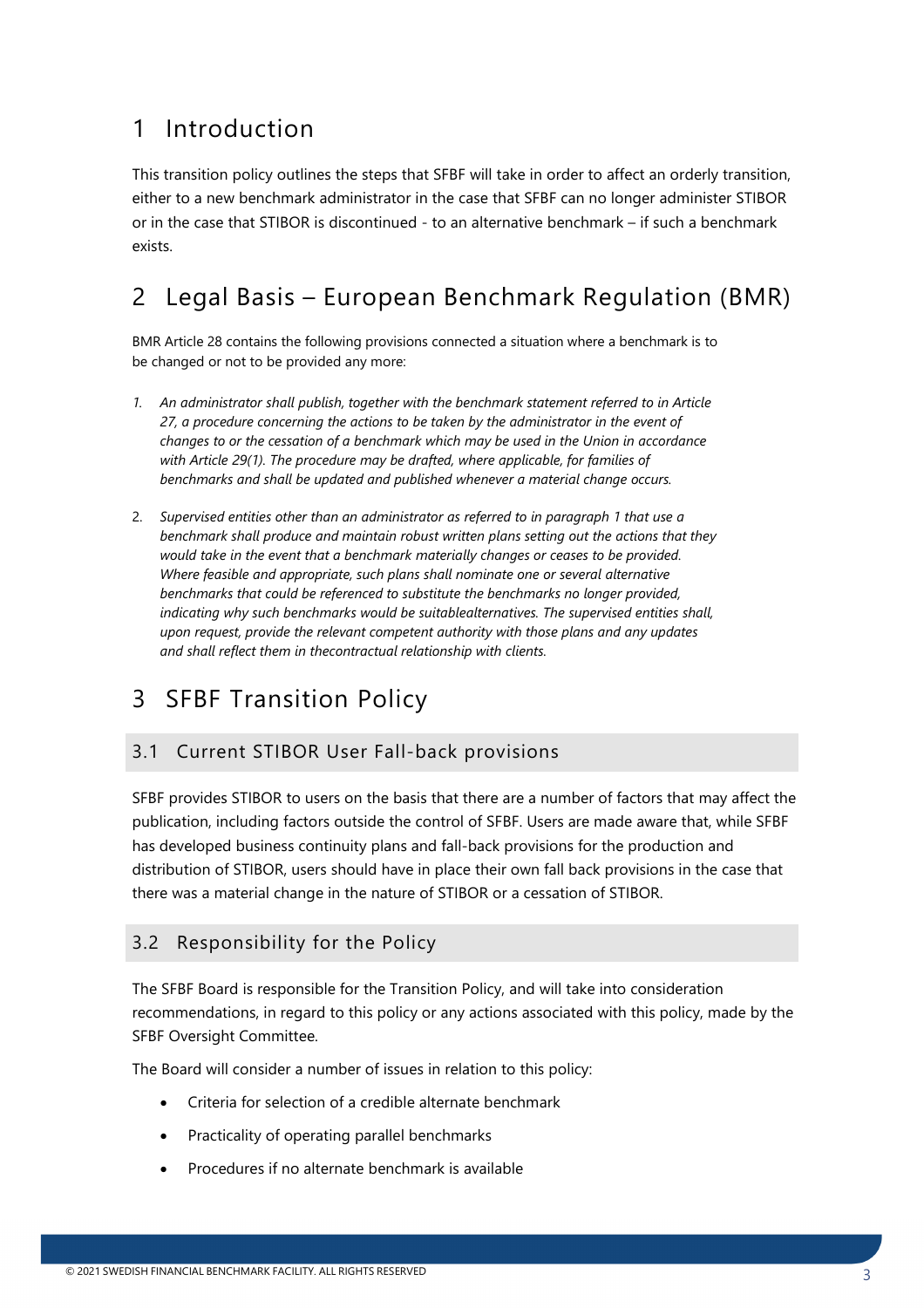- Stakeholder Engagement for any transition arrangements
- SFBF's inability for any reason to continue to operate as the administrator of STIBOR, leading to the cessation of the benchmark.

#### <span id="page-3-0"></span>3.3 Criteria for selection of alternate benchmark

The SFBF has criteria to determine if there is a benchmark that closely matches STIBOR that may be considered as a viable alternative.

Such criteria include:

- Other benchmarks that measure the same underlying market that STIBOR measures
- Other benchmarks that measure similar underlying markets where there is a known differential between that market and the market STIBOR measures

#### <span id="page-3-1"></span>3.4 Practicality of operating a parallel benchmark

The purpose of operating a parallel benchmark would be to allow sufficient time SFBF to conduct an orderly transition to a new benchmark.

If an acceptable substitute benchmark is available and users of STIBOR can switch to this substitute at minimal costs the SFBF will supply evidence of that in a written report for the Swedish FSA The report will detail the means of transition to a substitute benchmark and the ability and costs to users of transitioning to the new benchmark.

In the case that it is not practical, for logistical, commercial, legal or user acceptance reasons, to identify a suitable alternative benchmark to transition to, and the SFBF has decided to cease producing STIBOR then it would implement a cessation of STIBOR in accordance with the SFBF 18020 Cessation Policy.

#### <span id="page-3-2"></span>3.5 Procedures if no alternative benchmark available

In the case that there are published recommendations on alternative benchmarks, the SFBF Board will assess and evaluate whether the recommendation can be applied.

In the case that there are no alternative benchmarks in which to transition, the SFBF Board will continue with the Cessation Policy and will inform the market of its decision to cease providing STIBOR at a suitable time in the future.

The Cessation Policy outlines the steps that SFBF will take when ceasing to provide STIBOR, including notification to the Swedish FSA and any actions they may take in respect of mandatory administration.

#### <span id="page-3-3"></span>3.6 Stakeholder Engagement

Were SFBF to identify an alternative benchmark, it would conduct a consultation to fully understand the views of stakeholders, the suitability of the alternative benchmark and any